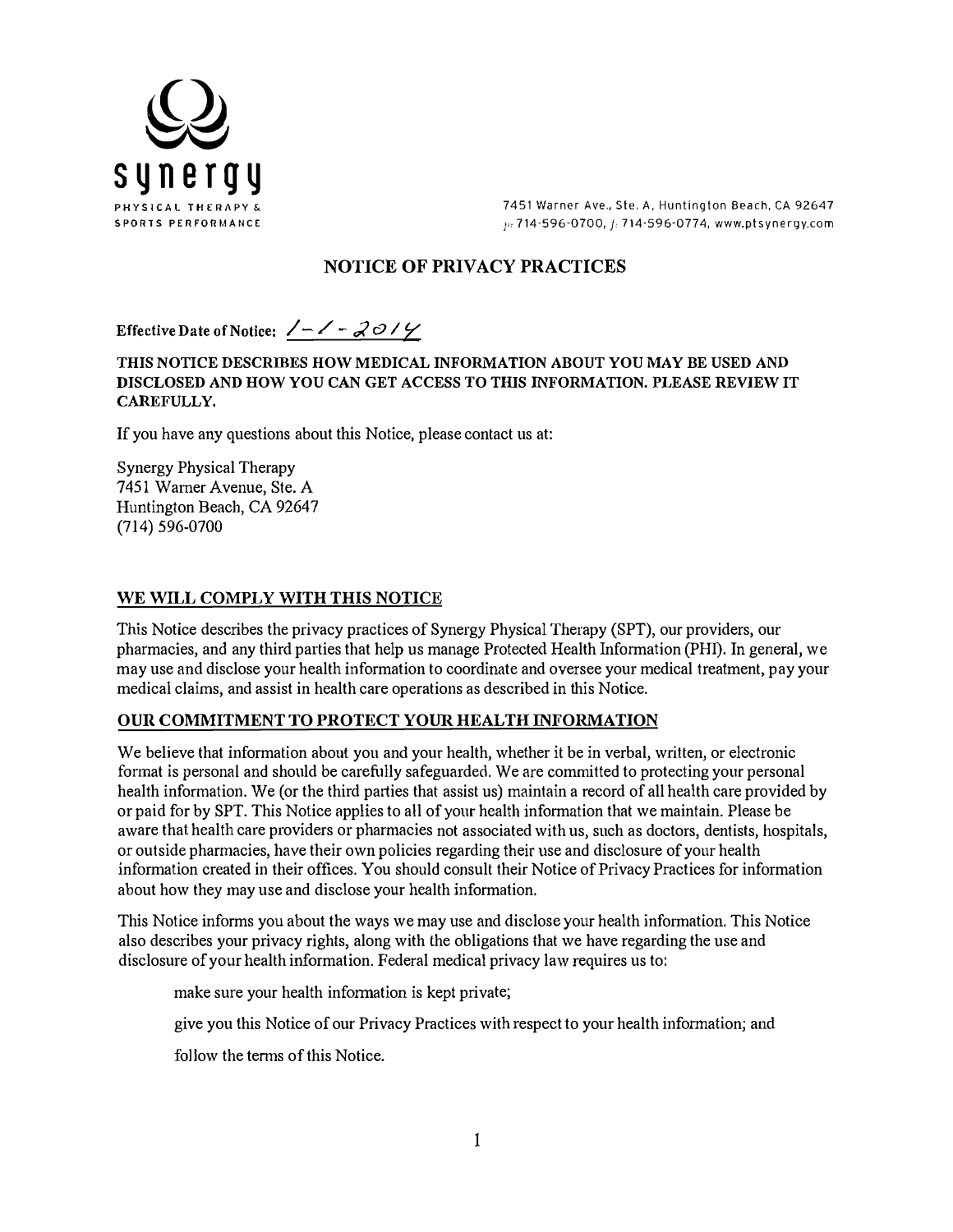# **HOW WE MAY USE AND DISCLOSE YOUR HEALTH INFORMATION**

We do not sell your personal health information or disclose it to companies that wish to sell you their products. We must have your written permission ( called an "authorization") to use and disclose your health information, except for the uses and disclosures described below. We do not sell your health infonnation to anyone or disclose your health information to other companies who may want to sell their products to you. Additionally, California law may require that we obtain your specific prior authorization to use and disclose certain health information, such as behavioral health, substance abuse, and HIV/AIDS information.

**You and Your Personal Representative.** We may disclose your health information to you and your personal health representative (an individual who has the legal right to act on your behalf).

**Other Involved In Your Care.** We may share your health information with family members or friends who are directly involved in your medical care, or the payment of your medical care, when you are present and have given us verbal or written permission. We will not discuss your health information with your family or friends if you are not present unless you have given us pennission or we believe it is in your best interest. Our health professionals will exercise their professional judgement in determining when friends and family members may receive health information (e.g., a family member picking up a prescription from the pharmacy for a sick individual).

**Treatment.** We may use your health information or disclose it to third parties to aid with your medical treatment. We may disclose health information about you to doctors, nurses, pharmacists, technicians, medical students, or other persons who are involved in taking care of you. For example, SPT may give your health information to your physical therapist for follow up services, or to a physician or other health care providers for other treatment.

**Payment.** We may use your health information or disclose it to third parties in order to obtain payment for the services that we provide to you. For example, we may discuss your health information with your insurer to determine whether your health plan will cover the treatment.

**Health Care Operations.** We will use and disclose your health infonnation for general administrative and managerial functions, and activities such as quality assessment and improvements, providing educational training programs for medical, nursing, and other health and non-health professions, accreditation, certification, and licensing. Examples of how we use or disclose your health information for health care operations are: financial or billing audits; internal quality assurance; personnel decisions; participation in managed care plans; training of students, including imaging of treatment sessions; defense of legal matters; business planning; and outside storage of our records.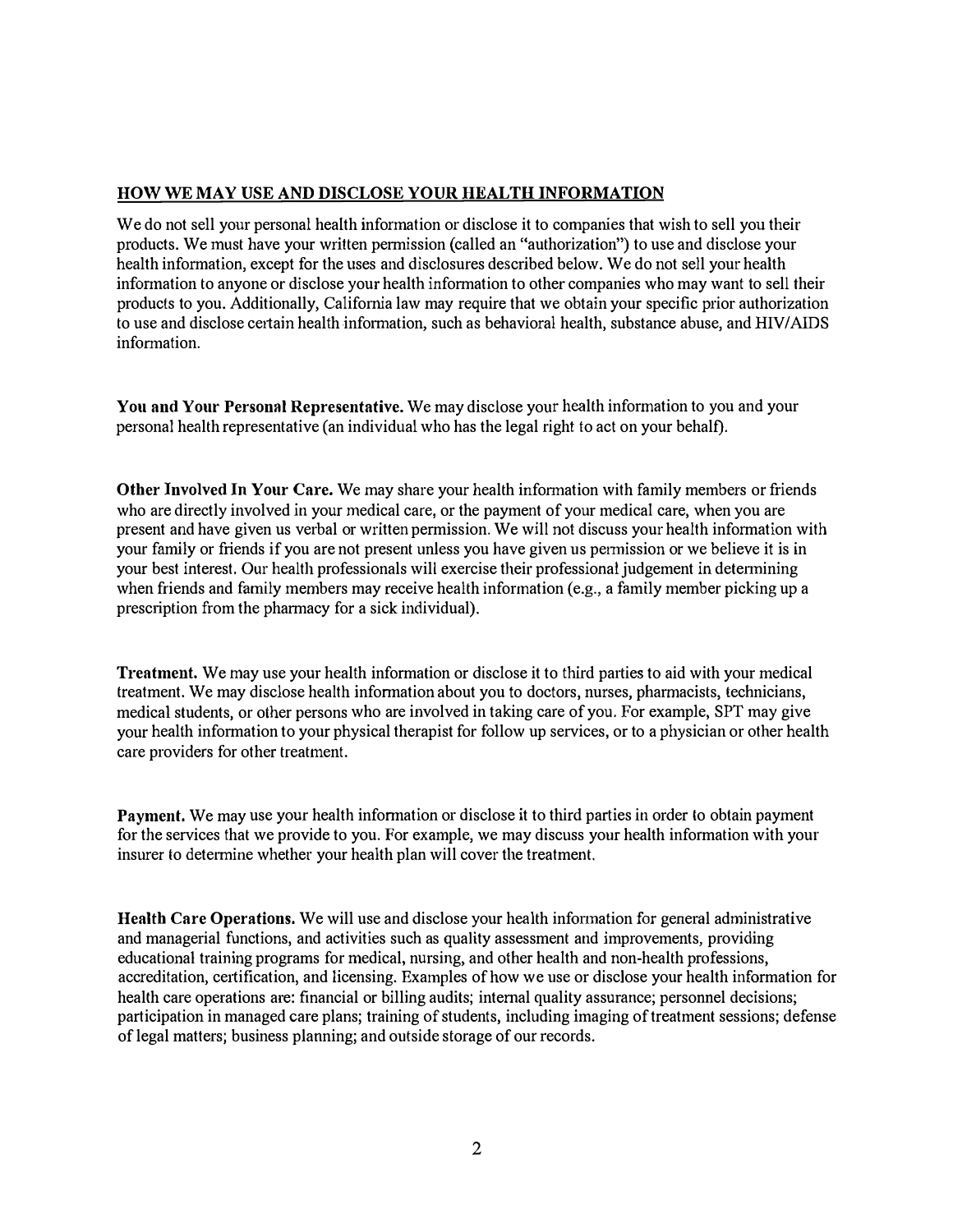**Appointment Reminders and Health Related Benefits and Services.** We may use and disclose your health information to remind you about appointments for medical care in our offices.

**Research.** We may use or disclose your health information to third parties for research purposes when an fustitutional Review Board has determined that such disclosure is appropriate without your permission.

**Marketing.** We may also engage in face-to-face communication with you about alternative treatment options available to you or conununicate with you about the health related services available to you through SPT. We may also give you promotional gifts of nominal value as a method of marketing our services. Before we can use your health information for other marketing purposes or receive payment for sending marketing communications, we must first obtain your written authorization.

**As Required By Law.** We will disclose your health information to third parties when required to do so by federal, state, or local law. For example, we may share your health information when required to do so by state workers' compensation law, the Department of Health and Human Services, or state regulatory officials.

**To Avert A Serious Threat To Health Or Safety.** We may use and disclose your health information to third parties when it is necessary to prevent a serious threat to your health and safety or to the health and safety of the public or another person. Any disclosure, however, would only be to someone able to assist in preventing the potential harm.

**Lawsuits and Disputes.** If you are involved in a lawsuit or a dispute, we may disclose your health information in response to a court or administrative order. We may also disclose your health information in response to a subpoena, discovery request, or other lawful process by someone else involved in the dispute, but only after we make efforts to inform you of the request or to obtain an order protecting the requesting infmmation. If you are a party to a lawsuit in a California court case, a court order or your authorization must be provided to release your health records (in addition to a subpoena).

**Public Policy Matters.** We may use or disclose your health information in certain limited instances for matters involving the public welfare, such as:

for public health risks (e.g. prevention or control of disease, reporting births and deaths, reporting and neglect) or for research purposes when there are sufficient privacy protections in place

to a health oversight agency for activities authorized by law (e.g. audits, investigations, inspections, and Iicensure necessary for the government to monitor the health care system, government programs, and compliance with civil rights law)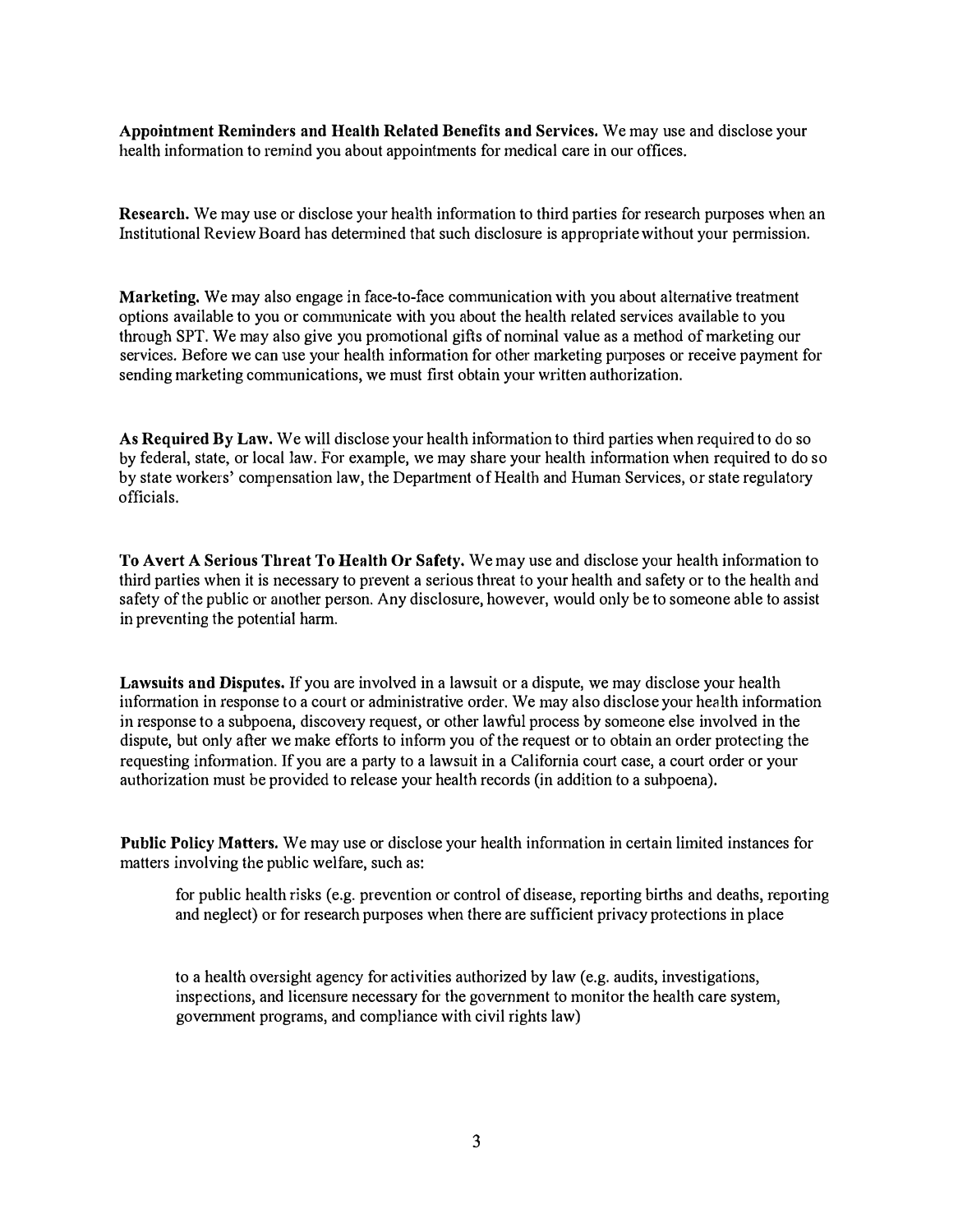to law enforcement officials (in response to a court order, subpoena, warrant, summons, or similar process or to report certain kinds of crimes) and to national security officials under certain limited circumstances

to a funeral director, coroner, or medical examiner to permit them to carry out their duties

to facilitate organ donation and specified research purposes, so long as certain safety measures are in place to protect your privacy

**Employers and Plan Sponsors.** In order for you to be enrolled in a health plan, we may share limited information with your employer or other organizations that help pay for your health coverage. However, if your employer or another organization that helps pay for your health coverage asks for specific health information, we will not share your health information unless they first obtain your written authorization.

**Business Associates.** We hire third parties to provide us with various services that are necessary for our health plan to function. Before we share your health information with these companies, we will have a written contract with them in which they promise to protect the privacy of your health information.

**Fundraising.** We may use and disclose your health information for fundraising communications; however, you have the right to opt out of receiving future fundraising communications.

**Other Uses and Disclosures of PHI.** We have no plans to use or disclose your health information for purposes other than those provided for above or as otherwise permitted or required by law. If you provide us an authorization to use or disclose your health information to third parties, you may revoke the authorization, in writing, at any time. If you revoke your authorization, we will no longer use or disclose your health information for the reasons covered by your written authorization. Please remember that we are unable to take back any disclosures we have already made with your authorization.

#### **YOUR RIGHTS REGARDING YOUR HEALTH INFORMATION**

You have several rights regarding your health infonnation and we will respect your right to exercise them. If you wish to exercise your rights, you must submit a written request on a standard form we will provide to you. You can obtain this form by calling Synergy Physical Therapy.

**Right To Inspect and Copy.** You have the right to inspect and copy your health information that we maintain. Usually this includes your medical and billing records. If you request a copy of the information, we may charge a fee for our costs of providing the copy. We may deny your request to inspect and copy in very limited circumstances. If we deny your request to access your health information, we will explain why the request was denied and whether you have the right to a further review of denial.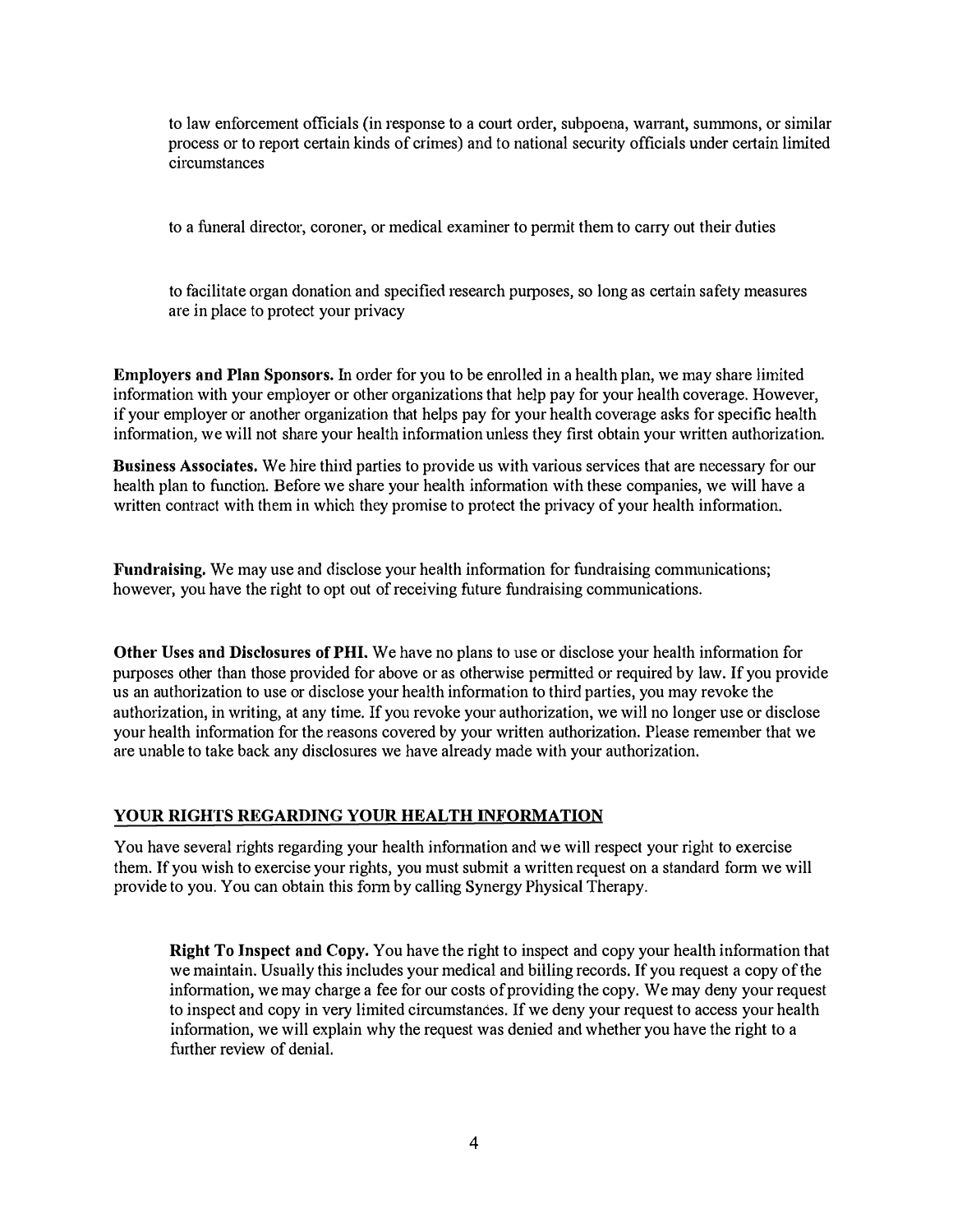**Right To Request Amendments.** If you feel that your health information is incorrect or incomplete, you may ask us to correct the infonnation. You must include with your request an explanation of how and why your health information needs to be corrected. We may deny your request for correction in certain limited circumstances. If we agree to your request for correction, we will take reasonable steps to inform others of the correction.

**Right to Request An Accounting Of Disclosures.** You have the right to request an accounting of disclosures. This is a list of certain disclosures of your health information that we have made to third parties. This is limited to disclosures during the last three years. If you request this accounting more than once in any 12 month period, we may charge you for the cost of responding to these additional requests. Your request should tell us how you want the list ( e.g. on a paper or via e-mail)

**Right to Request Additional Restrictions.** You have the right to request a restriction on how we use or disclose your health information to third patties for your medical treatment, payment of your medical claims, or management of our health care operations. You also have the right to request a limitation on how we disclose your health information to those involved in your care or the payment for your care, such as a family member or friend. For instance, you can request that we not disclose information to your spouse or children concerning a sensitive surgical procedure or a disease you have suffered. *Please note that under federal law, we are generally not required to agree to your request.* However, if you pay the full cost of your treatment without any contribution from a health plan, your health care provider will agree upon your request not to share your treatment with your health plan for payment or health care operations purposes.

**Right To Request Confidential Communications.** We communicate to you information about your health care treatment and payment. If you feel that our communicating with you may endanger you, you may request that we communicate with you using a reasonable alternative means or location. For example, you can ask that we contact you only at work, by e-mail, or by mail at a specified address (such as a P.O. box rather than your home mailing address). We will accommodate all reasonable requests.

**Right To A Paper Copy Of This Notice.** You have the right to receive a paper copy of this Notice. You may ask us to give you a copy of this Notice at any time. Even if you have agreed tp receive this Notice electronically, you are still entitled to a paper copy of this Notice. You may obtain a copy of this Notice on our website,  $Q$ +5 y hengy, com, or by writing to us at the address listed above.

**Right to Receive Notification Of A Breach Of Your Health Information.** You will receive timely notification if there is a breach of your unsecured health information.